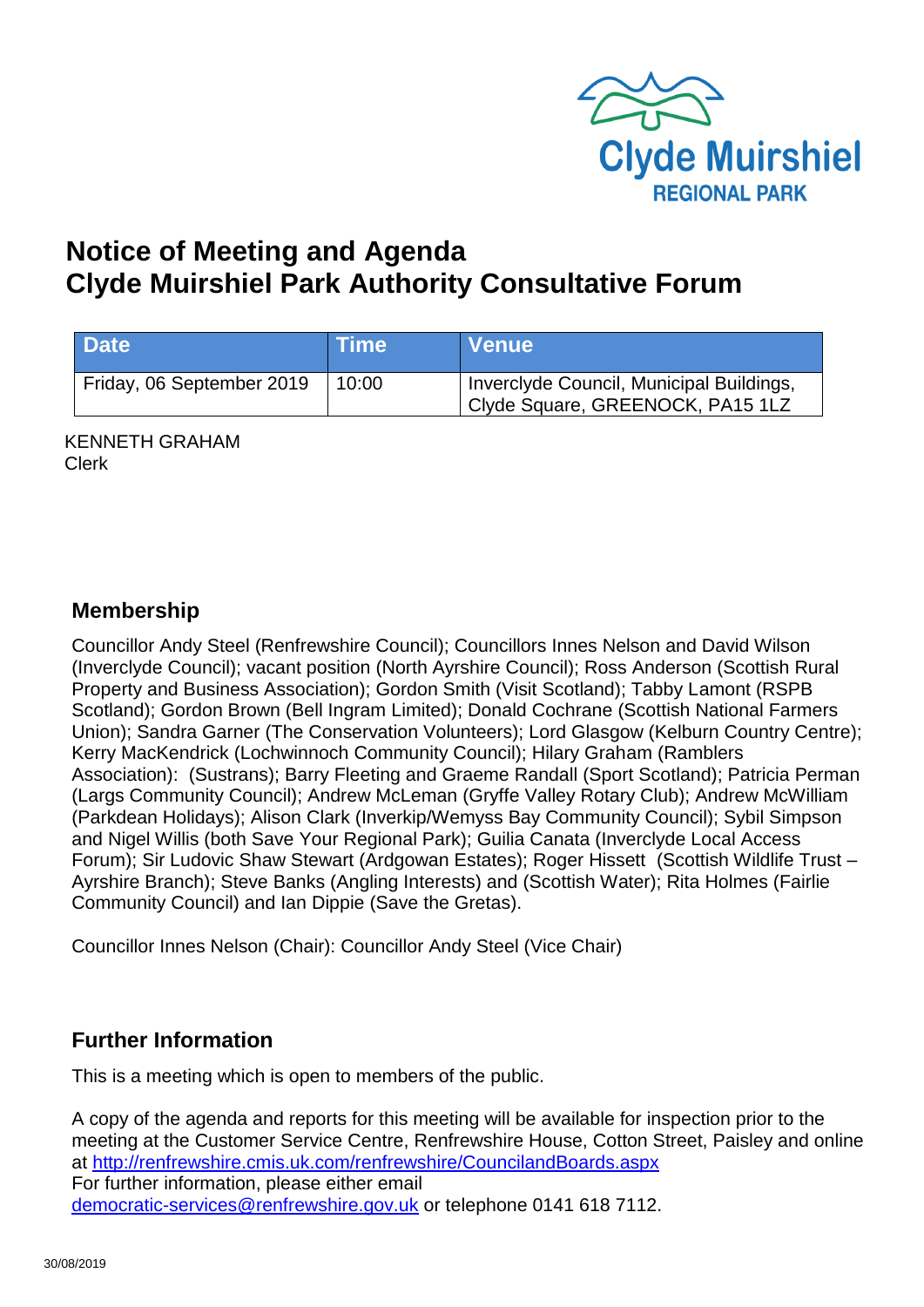## **Members of the Press and Public**

Members of the press and public wishing to attend the meeting should report to the customer service centre where they will be met and directed to the meeting.